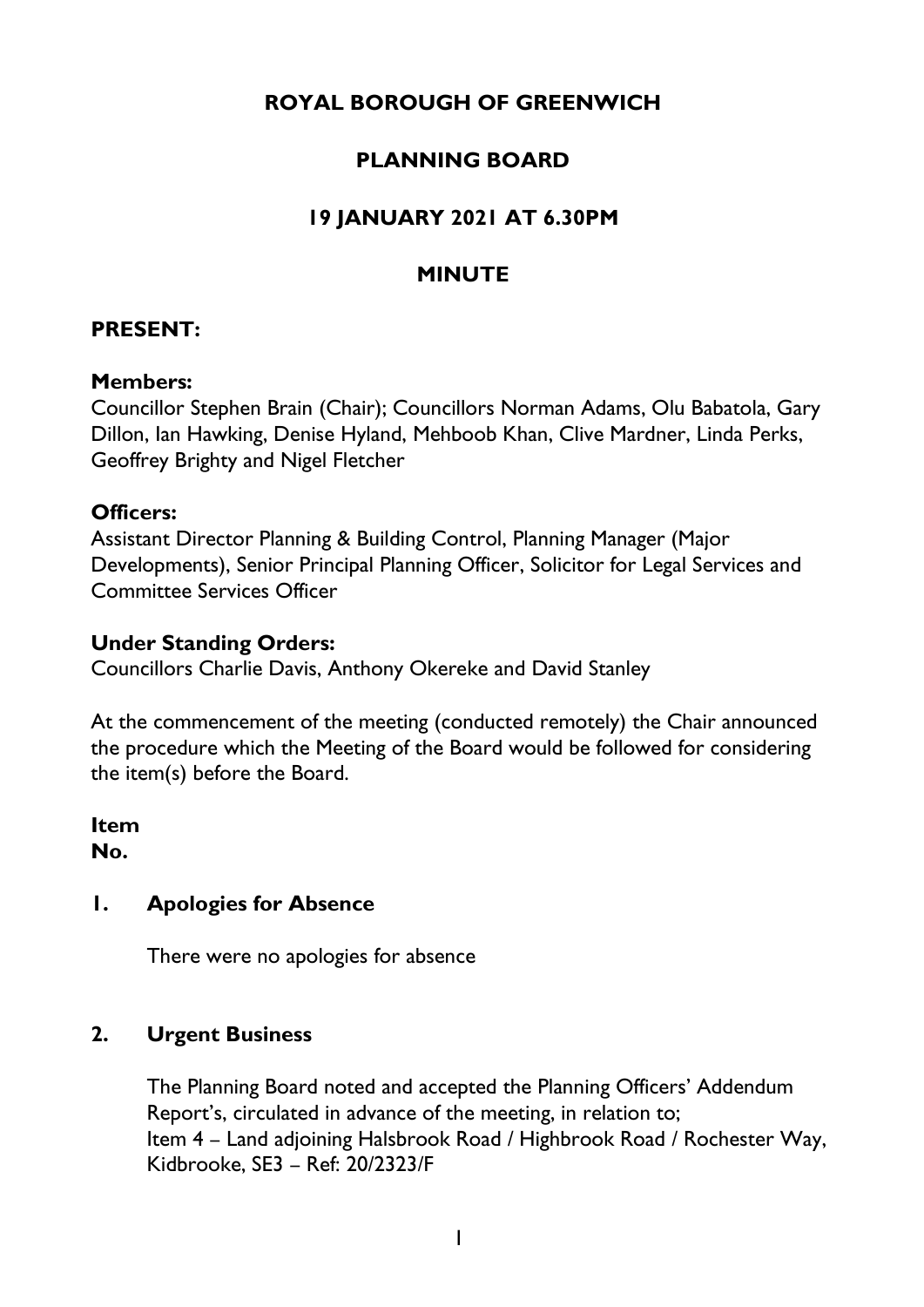## **3. Declarations of Interest**

With regard to Item 4 - Land adjoining Halsbrook Road / Highbrook Road / Rochester Way, Kidbrooke, SE3 – Councillor Nigel Fletcher declared that as he had been party to representations made in respect of this application but had expressed no view on the matter. That he would leave the meeting and take no part in the debate or vote on the applications.

## **Resolved –**

That the list of Councillors' memberships as Council appointed representatives on outside bodies, joint committees and school governing bodies be noted.

## **4. Land adjoining Halsbrook Road / Highbrook Road / Rochester Way, Kidbrooke, SE3 – Ref: 20/2323/F**

Councillor Nigel Fletcher declared that he had been party to representations made in respect of this application but had expressed no view on the matter. He left the meeting and took no part in the debate or vote on the application.

The Chair read a statement advising that the Planning Board Meeting of 15 December 2020 had voted to defer the item for a site visit, however, a further national lockdown came into force, due to the Covid-19 pandemic. Consequently, the decision had been made to bring the item back to the Planning Board without Members undertaking the site visit.

Notwithstanding the decision to undertake a site visit the Planning Board was required to progress decision making in a timely manner, provided that sufficient information is presented. The Planning Board was not legally obligated to undertake the site visit before making a formal decision. The office's presentation would include photographs displaying the context of the site and provide information and clarity on the site and its content and, providing Members consider they have sufficient clarity on the planning merits of the scheme, it is lawful to come to a decision.

With regards to Save the Brooks alternative plans, these were submitted today and copied to the Planning Officer and, in line with standard practice for the submission of additional documents, are commented upon in the addendum report. It was clear that these alternative plans had not been formally submitted and are therefore not before the Board for determination.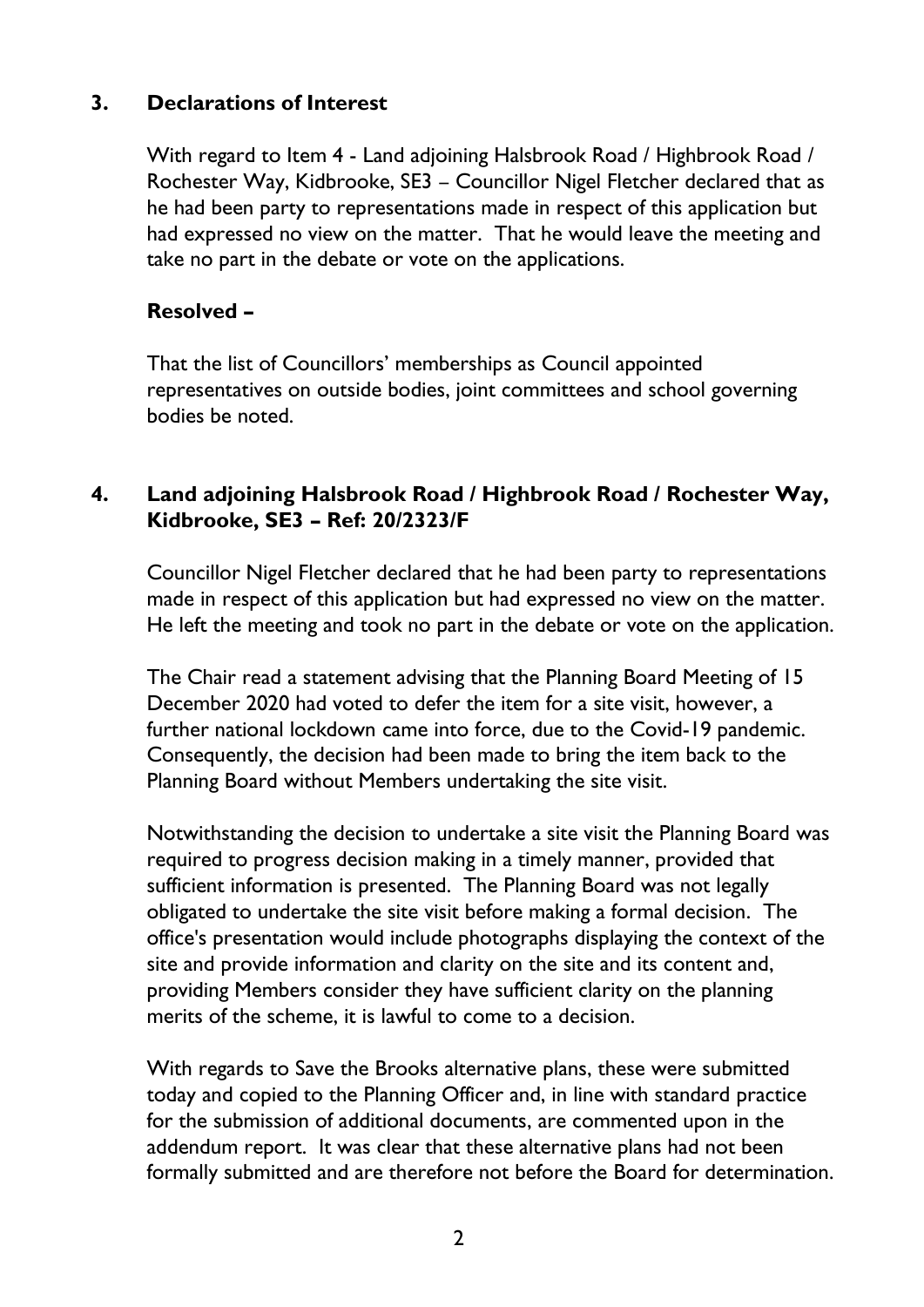At the invitation of the Chair the Solicitor for Legal Services addressed the Board confirming that as the alternative proposal had not been formally submitted it was not possible to present it for determination. The Planning Board should make their decision on the applicant's proposal which was submitted before them for consideration.

He continued that did not mean that the relevant planning issues and objections raised were to be disregarded, as they were an important part of the decision making and must be considered as a usual part of the decision-making process. That the officer's addendum report correctly addressed the issue of the alternative proposals, as they were obliged to report any further information received or copied to the case officer or the planning committee.

The Planning Board noted the Planning Officers Addendum report, which had been published in advance of the meeting, and accepted an illustrative presentation of the application from the Senior Principal Planning Officer.

The Planning Officer confirmed that £32,000 had been secured for a pedestrian crossing and could also be used for a range of traffic calming measures.

The Councils Highways Officer responded to a Members question that TfL would make the final decision on whether a signal control crossing could be installed on Rochester Way. However, the traffic assessment data and recent road incident data indicated that such a request would not meet TfL's criteria and, even assuming a significant increase in the numbers of people walking, cycling and using the crossing, it was still unlikely that TfL would support a signal control crossing at this junction. A non-signal controlled crossing such as a zebra crossing may be considered as appropriate.

In respect of the existing speed camera on Rochester Way, the Highways Officer advised that it would have been installed by TfL, in consultation with the police, to address speeding issues and appeared to have had the desired impact.

The Panning Board accepted a joint address from two representatives of the Save the Brooks campaign who had sought a proposal, that they considered better suited the neighbourhood, be developed by mutual engagement with the residents. They expressed disappointed and upset at the recent communications with the Council and the applicant, which they felt had become unnecessarily aggressive and legal rather than the open and respectful discussions sought.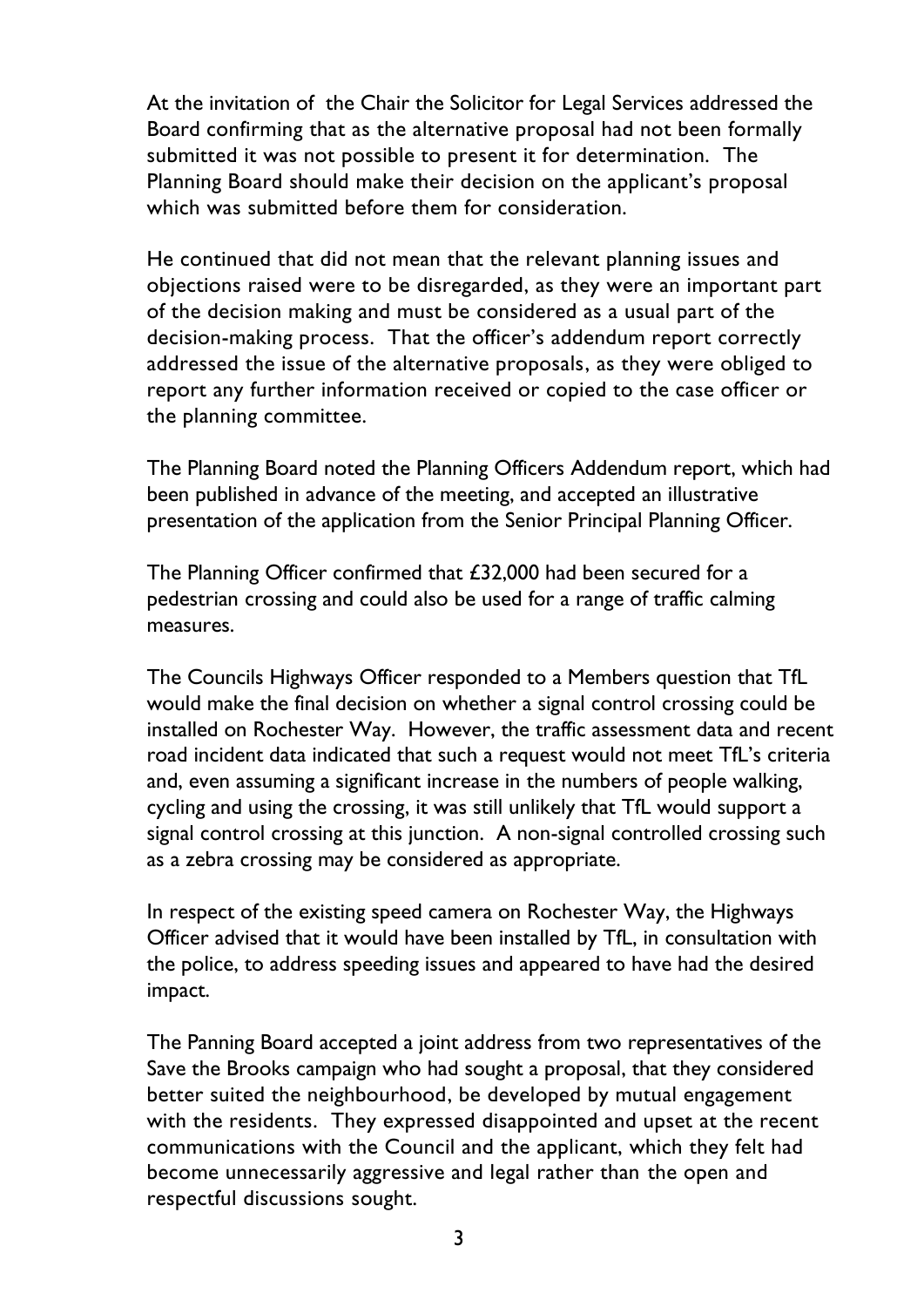The Save the Brooks Campaign representative were disappointed it had not been possible to conduct a site visit, believing a number of Members were not aware of the challenges of the area. They felt that the proposal was misleading by combining the two Brooks Estate elements into one single area; making proposals based on seven green areas which were half an hour or more from the core of the estate, and many residents would see all the green space within 100 meters of their homes completely removed. Additionally, four of the proposed, replacement, green areas were not publicly accessible, including two nature reserves secured by locked gates.

The Save the Brooks Campaign representative noted that parking was an issue which would be exacerbate, creating a risk to pedestrians and dangerous roads. Many existing residents would experience loss of light and unacceptable levels of loss of privacy. The design proposed yellow brick flat roof buildings in excess of two story's which did not reflect the existing design of the Brooks Estate

The Save the Brooks community did not oppose social housing on their doorstep but did oppose the proposal, as submitted.

In response to Members questions the Save the Brooks representatives confirmed that Kidbrooke Park was accessible to the public but was not within walking distance for people with disability or young children and was only accessible by crossing the busy Rochester Way.

They advised were asked to act as a contact point with residents and submit comments to the applicant and officer however, communications had been one sided as emails were not responded to and feedback was not given by the applicant or the Council. They felt that the lines of communications had not been positive and needed to be looked at and rectified, going forward.

The Planning Board accepted address' from two residents, who speaking on the application commented that

- The green areas and public amenities needed to be better suited to existing and future residents. The proposed green area required taking 2 small children across the Rochester Way, whereas there were 2 small greens opposite the block, which would be lost, were accessible without children navigating busy roads
- There appeared to be no play provision for young people 10+ to play ball games, etc., noting the proposal to use Sutcliff Park which was 40 minutes' walk away.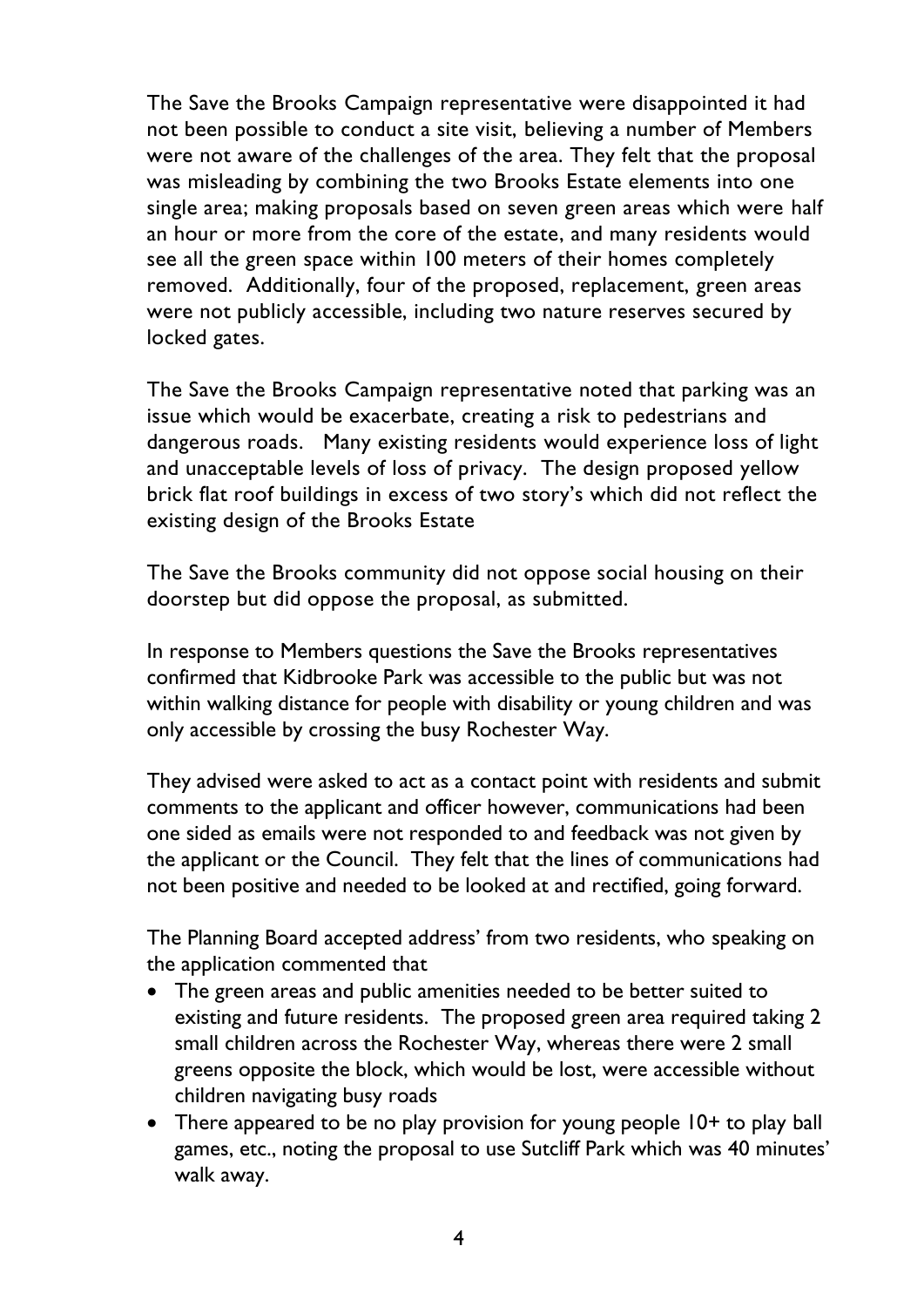- Many of the proposed amenities were only accessible via dangerous walking routes and would be overcrowded with existing and new users.
- The proposal was not in keeping with the design or character of the Brooks Estate, contrary to the London Plan points 74 and 76. It better reflected the design of the Jacks Acre Estate which was separate to the Brooks Estate.
- One of the speakers noted that their private proposal for a two-story extension to a house on the Brooks Estate was refused due to 'size, scale, height and design which would result on a terminal impact on local character'. He questioned why the same reasons for refusal did not apply to this application and it displayed double standards, giving favour to one type of proposal over another.

In response to Members questions the last speaker confirmed that they appealed the refusal for their extension, which they lost for the reasons given.

Ward Councillor Charlie Davis addressed the Planning Board noting that the previous speakers had covered a significant number of concerns raised with him by residents. As this was a development by the Royal Borough of Greenwich more should be done to reflect the existing Estate design, as it did not complement the existing character or history of the area and any architectural references were so subtle as to fail, creating a development that would stand out like a sore thumb. He noted that there had been a failure to address the genuine concerns at overlooking. The PETL rating was artificially lifted by assuming the use of a pathway to Eltham Station, which most residents did not use. The residents at Ridgebrook would have access to only 17 car parking spaces which would increasing parking on residential roads. There was no assurance of a new pedestrian crossing to the Rochester Way, to support the safe access to the replacement green area, and it appeared unlikely that the TfL would support a crossing.

Councillor Davis concluded that the development would not provide improvements for the existing or future communities and needed to be reconsidered. The applicant should take on board residents' comments and concerns and work with and for the community, as well as looking at other, more suitable, sites.

Ward Councillor David Stanley addressed the Planning Board, supporting the proposal for social housing but held concern at the layout, design, and the poor retention of green areas. Constituents had raised concern at overlooking and loss of light from the three-floor block, 18 metres from existing homes, which had not been addressed. At double the density of the rest of the site, 18 new homes were being shoehorned into the small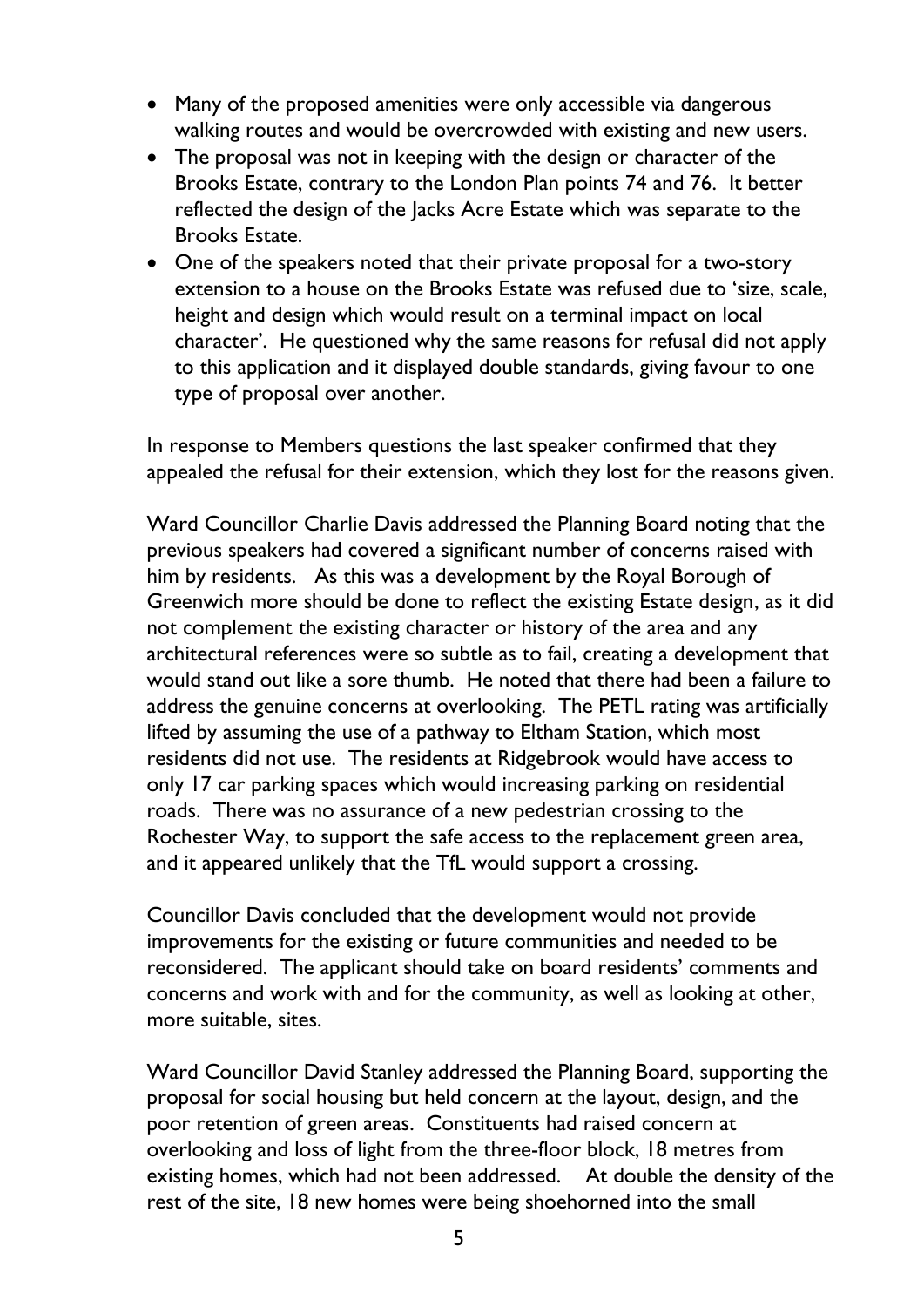Halsbrook Road area and, whilst not opposed to housing, residents sought fewer home and the retention of some green space in the area. Further, the reduction of units would ease the negative impact the proposal would have on parking. Many held Road safety concerns due to the extensive history and ongoing situation of accidents, crashes, and vehicle damage on Bournbrook Road, as the existing traffic calming and speed reduction methods were ineffective, needed to be re-assessed.

Councillor Stanley considered that the proposal should complement the existing Brooks Estate which the contemporary, flat roof, yellow brick design did not. More existing green space should be retained and protected, as had been achieved in other similar developments, for the benefit of existing and future residents. Reducing the provision for 80 to 77 units would still enable the overall New Build target to be met.

The applicant's representative addressed the Planning Board, noting that there had been an extensive debate on the item and that planning guidance required that the planning merits of the scheme be judged against any harm. The benefit of the scheme would be the provision of 100% social rented housing; Zero carbon output units of modern construction methods which improved energy efficiency and minimised disruption during the construction phase; 60% of the existing green space would be retained with £750,000 made available for improvements, in consultation with residents, to the existing play space. Residents' concern at increased flood risk and loss of trees would be addressed by way of increased and meaningful environmental enhancements proposals. There would be increased car parking provision and he felt that the positive benefits of the scheme outweighed any harm.

The applicant's agent felt that the assertions that the developer and Council had not listened to, taken account of, or responded to residents' concerns, was an inaccurate perception. Extensive planning led consultation had been undertaken and residents' concerns had been heard but it was not always possible to comply with all their requests. Further, the application had been considered by the Design Review Panel as well as input from urban designers.

He noted that comments had been expressed relating to other Greenwich Build sites as well as private sites which did not form part of the application and should not be considered as part of the determination. The design, character of the area and aesthetics of the proposal were a subjective position.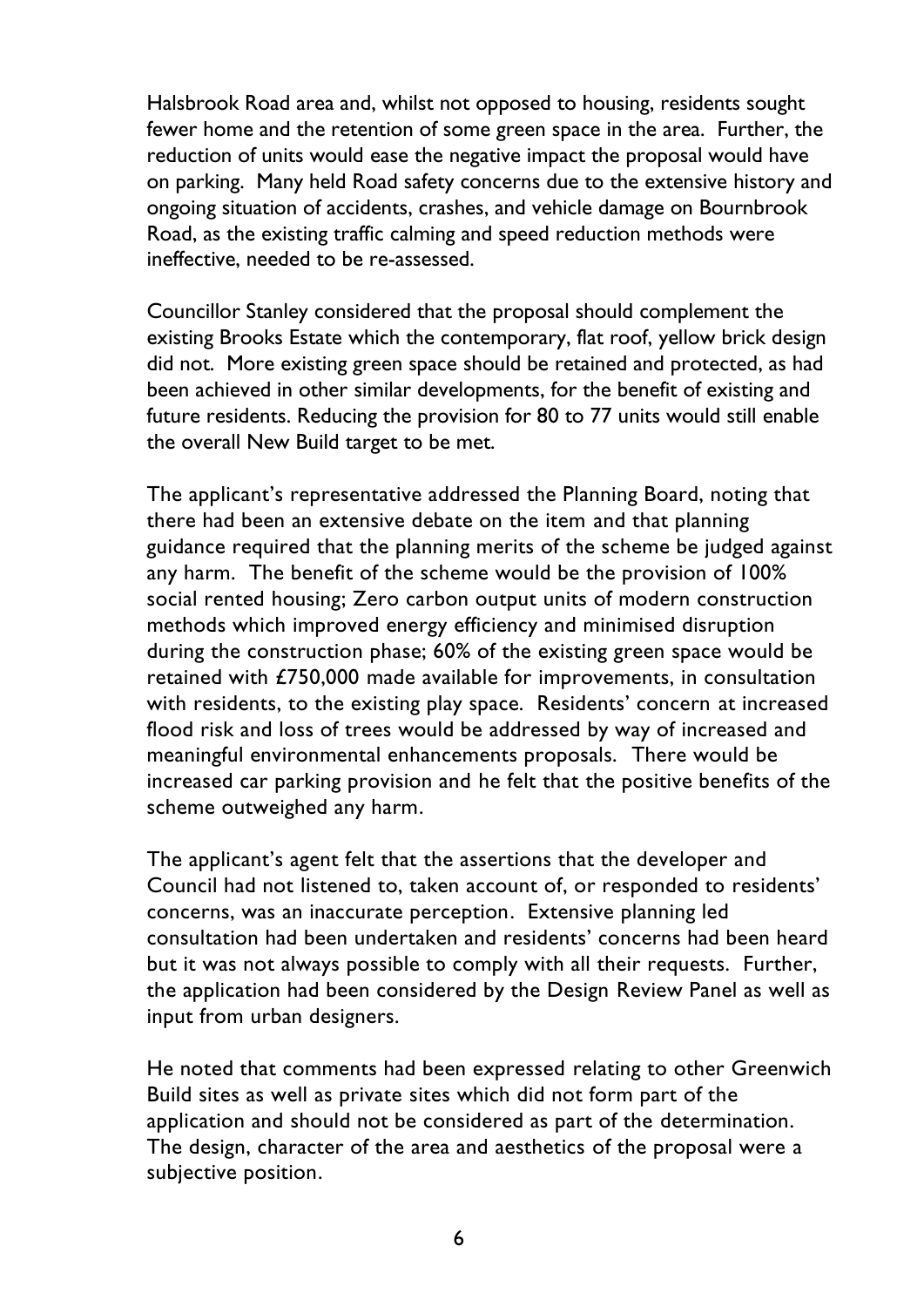The applicants architect reiterated that design aesthetics were subjective and considered that the proposal reflected the range of variation in design and character of the surrounding area. The application was of a highquality design with dual aspect, large windows and generous internal space. Whilst flat roofs were not to everyone's taste but did have strong sustainability credentials and allow for the creation of homes with larger internal space. A key consideration had been to create homes with sustainability to the forefront whilst retaining an extensive amount of public space, incorporating new trees, new play space and securing additional funding towards the local area to benefit all residents.

The applicant's agent summed up, re-emphasizing the benefits of the proposal which was policy compliant with a range of public benefits and felt that the improvements to the retained open space and affordable housing provision outweighed the loss of some of the existing open space.

In response to Members questions the applicant's agent confirmed that £72,000 had been secured towards pedestrian improvements to the Rochester Way.

The applicants transport consultant responded to a Member that in respect of road safety concerns on surrounding Estate Road; the access and egress of the parking podium on Ridgebrook Road had been assessed, was not on a bend and met the Department for Transports guidance on visibility sight lines. He noted that, whilst there may have been road incidents the police database showed that, within the past five years, there had been no incidents severe enough to be recorded and there had been no record of any personal injury. Likewise, there were no records of road traffic incidents at the corner on Bournbrook Road. Both roads were 20mph with adequate approaching visibility, from either direction.

The applicants landscape architect responded to Member that the footprint of the new build units would occupy 20% of the land with new roads, footpath and parking utilising a further 20%. 20% would be utilised for private gardens and the communal space to the rear of Bournbrook Road. 40% of the land would be retained as enhanced public green space, fully accessible to resident and their input would be sought as to the facilities and improvements they would like to see provided.

The applicant's architect (Shed KM) responded to Members concern at the use of flat roofs and the design of the proposal that it had been considered by the Design Review Panel and Council Planning Officers to create a design that was appropriate in terms of layout, scale and mediated between existing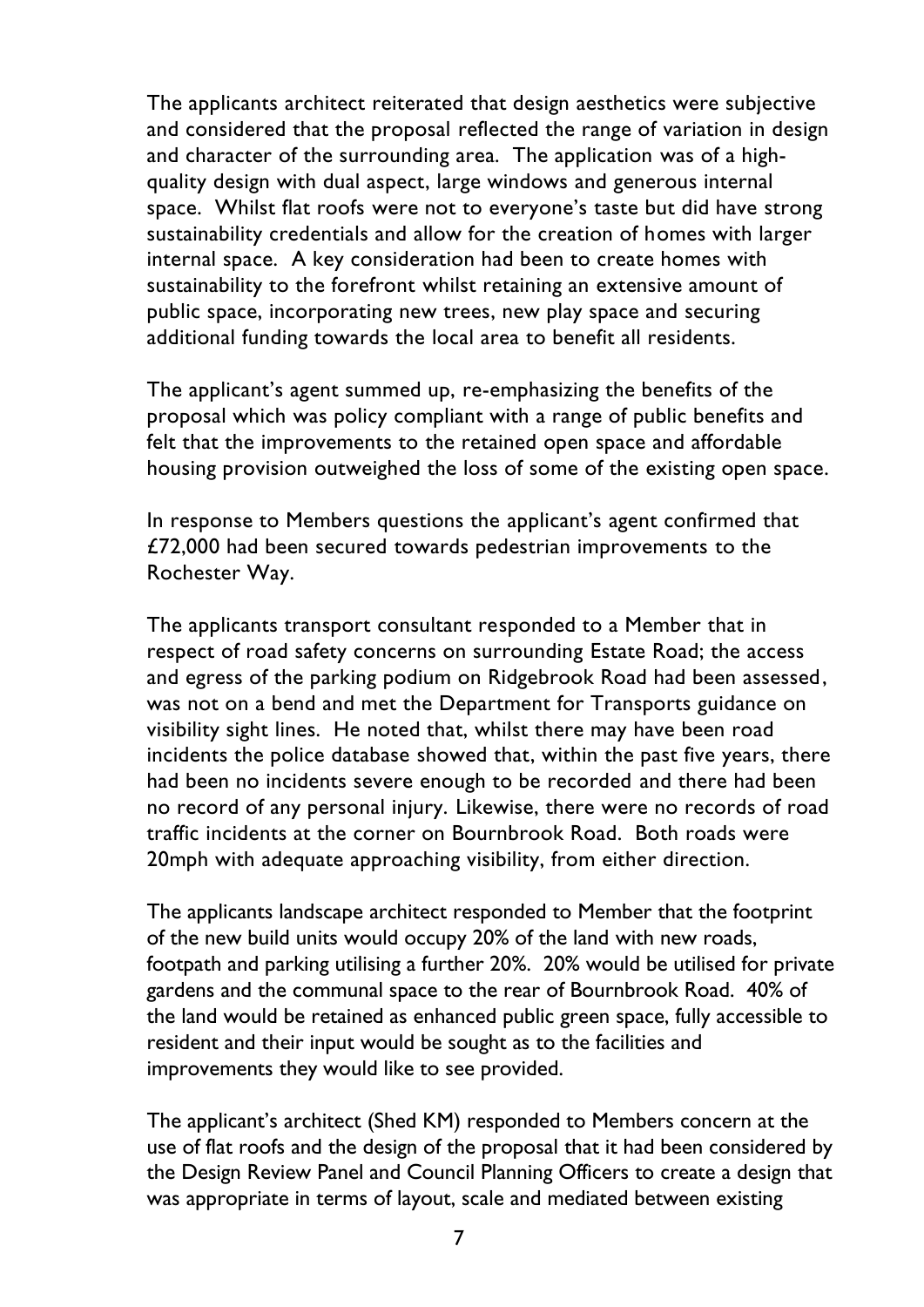dwellings and the proposal. He noted that a lighter brick would alleviate any sense of encroachment onto neighbouring properties; the flat roofs, whilst a departure for the area, reflected the contemporary examples on the Jacks Acre Estate. That it was considered important not to simply respond to the Brooks Estate, but the wider setting including the developing character of the Rochester Way

Members moved to consider the application.

A Member commented that believed that good design, size, mass, street scene and topography were planning considerations, and this was not the first time that the design of a Greenwich New Build scheme had been brought into question. Concerns had been raised over the square block design being used and whilst there was a desperate need for new social housing there was also a need to be sensitive to the surrounding design of the location of new developments.

Councillor Perks felt that it was clear a crossing was required to Rochester Road and understood there was scope for exploring general road traffic calming. She expressed a desire that there was also exploration for a crossing, not an island, to the west of the site with its busy road, green space both sides and Children's centre and, if possible, the Conditions be re-worded to support this.

Councillor Hyland supported the proposal for a second crossing, given the desire line to the playground, a good safe crossing was necessary, noting that the more road obstructions there were the more careful drivers were.

A Member noted that there were many differing building styles in the Borough and the area with buildings being built on bombed areas and infilled or extension on land that were completely different to their surroundings, creating more interest than a pastiche of their surroundings. They paid credit to all resident who had spoken and commended them on their positive suggestions and noted that, whilst Greenwich New Build was a Council owned company the Planning Board could give no weight to this and must judge the application on its merits. Whilst it would have been ideal if the applicant could have embraced all the suggestions of the residents, they felt that the applicant had taken on the concerns they could. Whilst understanding the concern at the loss of green open space, they felt that felt that the benefit of the application outweighed that cost.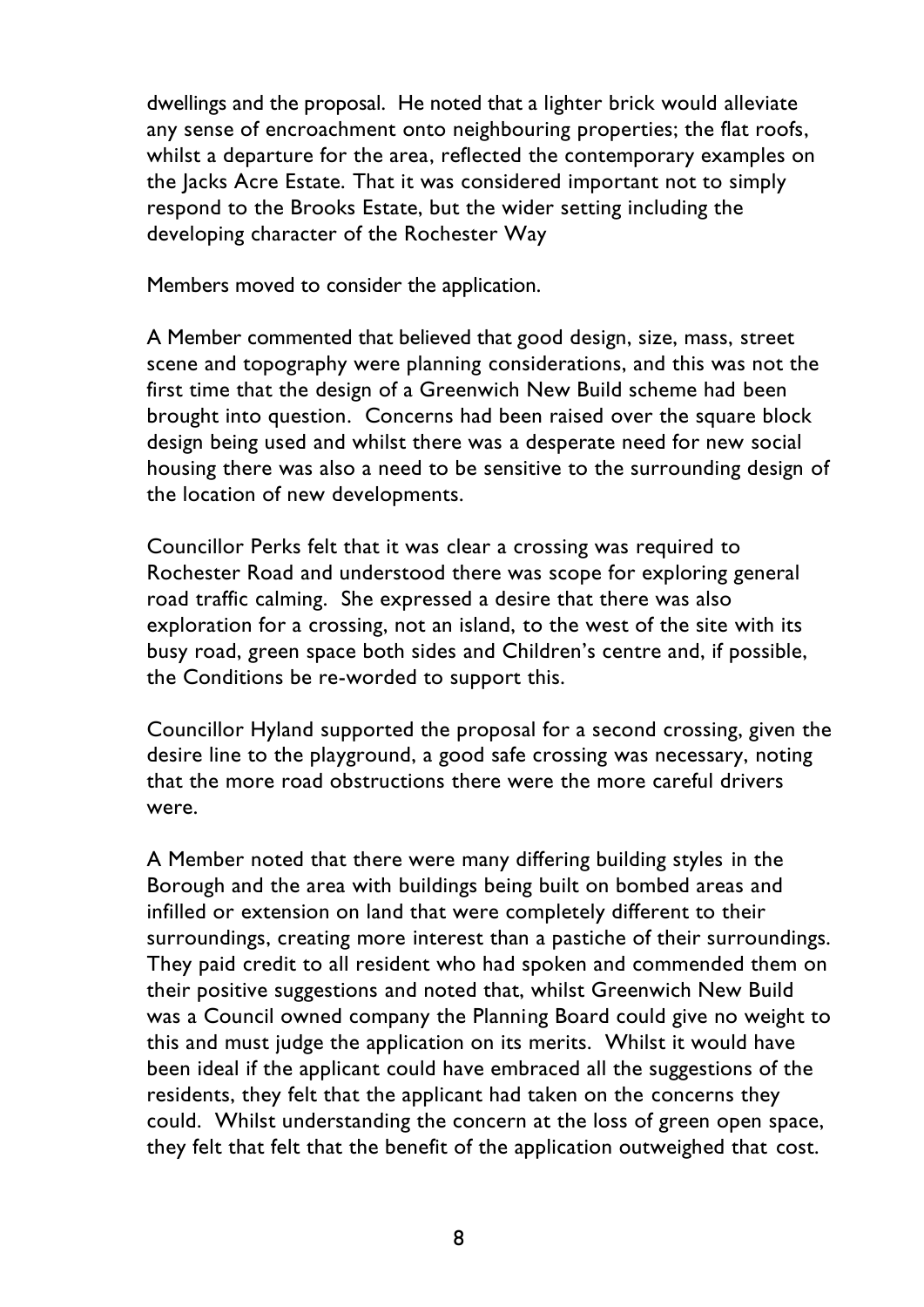A Member commented that on balancing the arguments for and against the proposal they felt that the benefits outweighed the concerns. They noted that no road incidents had been formally reported in the past five years but understood the road safety concerns and supported the proposal for an additional crossing.

A Member noted that the public green areas were an integral element of the design of the Brooks Estate and were an amenity clearly still valued by residents. Halsbrook Road green would almost be lost entirely, and they were greatly concerned at these valuable green areas being earmarked for any development. They felt that the 4 story and 5 story blocks were entirely out of character with the entire area, not just estate. Whilst supporting and acknowledging the benefit the application would bring in providing new homes this did not outweigh their objection to building on public green space and the out of character nature of the design.

A Member commented that they had experience of access to an abundance of green open space which was of enormous benefit to residents and impacted on the way that children grew up. They understood the need for social housing and fully supported this noting that they were working with Officers and Cabinet Members to identify space that could be used for housing developments. However, they were disappointed that this proposal was not more sympathetic to the character of the area, considering the loss of green space the community would sacrifice and that it had not been possible to embrace design suggestions that may have eased some of the residents' concerns and loss to the local community.

The Chair noted the comments on road safety and proposed if Members would be minded to seek a re-wording of the Directors agreement to seek '£72,000 towards traffic calming measures in the vicinity of the site included at least one new pedestrian crossing across Rochester Way'.

Councillor Mardner requested it be put on record that he fully supported social housing, and these were the size required but he remained conflicted with the character and issues around the zebra crossing, though felt the proposal put by Councillor Perks and the Chair would help and supported this. However, he was unable to support the application due to the character of the development.

Members discussed the proposed wording of the amendment, seeking two crossings be conditioned.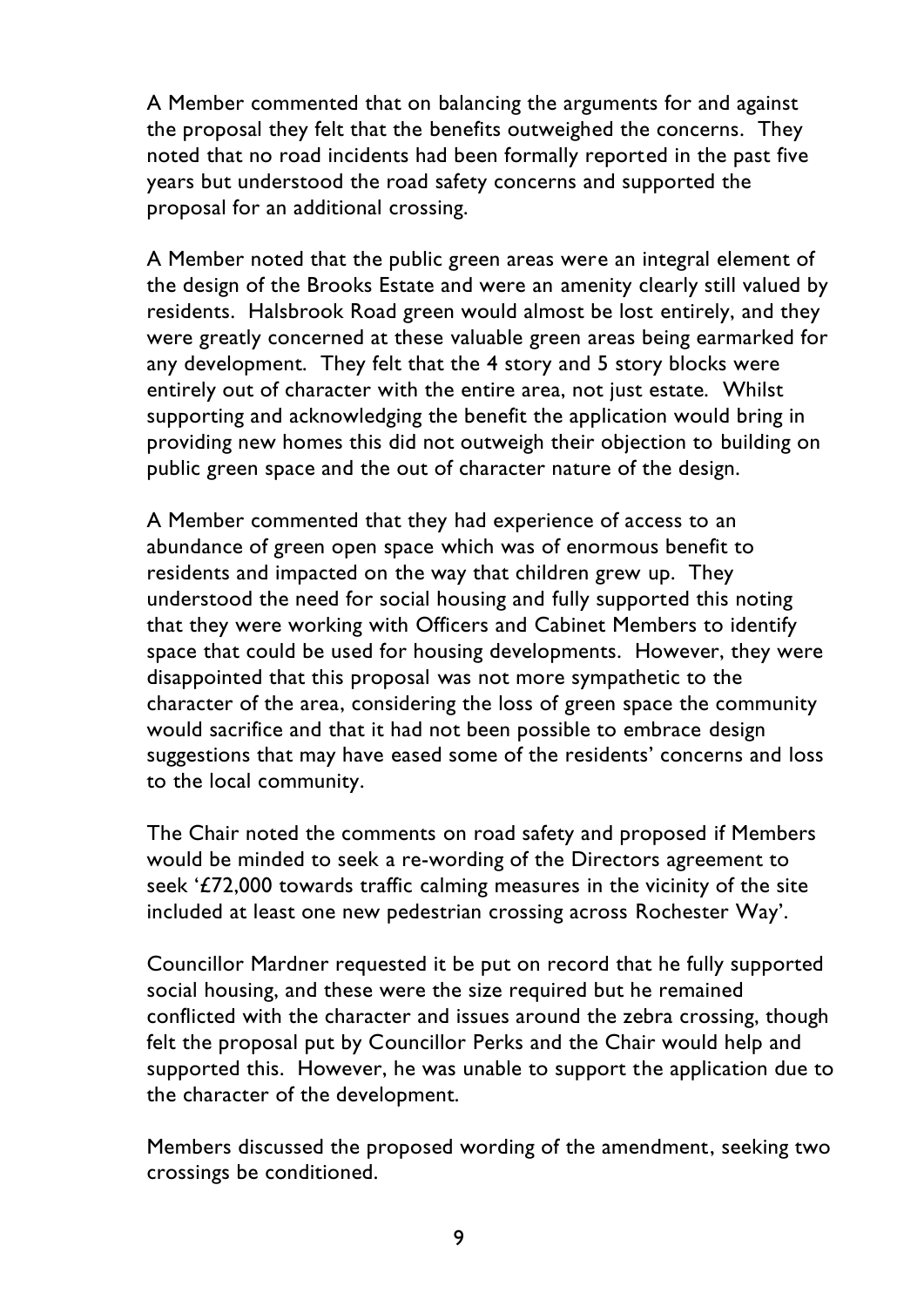The Planning Manager (Major Developments) addressed the Board cautioning that the costings had not, as yet, been fully costed and the Board could be committing the financial figure that may not allow for two crossings.

The Senior Principal Planning Officer addressed the Board suggesting consideration of re-wording to '£72,000 towards traffic calming measures in the vicinity of the site including a minimum of one new pedestrian crossing with investigation of a second'.

The Chair considered that the Members points had been well made and the proposal needed to avoid a lack of ambiguity as well as reflect the strong concern that the area required two crossings. A Member supported the Chairs comments, noting that putting a cash limit on safety was not acceptable.

A Member questioned what the position would be if the amendment was agreed but could not be financially supported.

At the request of the Chair the applicant addressed the Board stating that they understood what Members were trying to achieve and noted that any condition had to be enforceable. The Councils Highways Officers view that there was a need for a crossing was accepted and Greenwich New Builds would look at the funding streams to comply with the condition.

The Chair put the proposal to amend to the finalised detailed terms of the planning obligations pursuant to a Directors' Agreement, to include the following amendment to the vote, which was agreed unanimously -

*'A minimum of £72,000 towards traffic calming measures in the vicinity of the site to include two new pedestrian crossings across Rochester Way'*

Before moving to the formal vote, at the request of the Chair, the Clerk again sought confirmation from all Members' that they had maintained zoom connection to the meeting for the entirety of the presentation and discussion on this item. No Member indicated that they had experienced any loss of connectivity. It was noted that, whilst Councillor Mardner had momentarily lost connectivity for less than a minute he had not missed any material information

The Planning Officers recommendation to grant planning consent, with the proposed amendment, was put to the vote with 6 Member in favour; 1 against and 3 abstentions.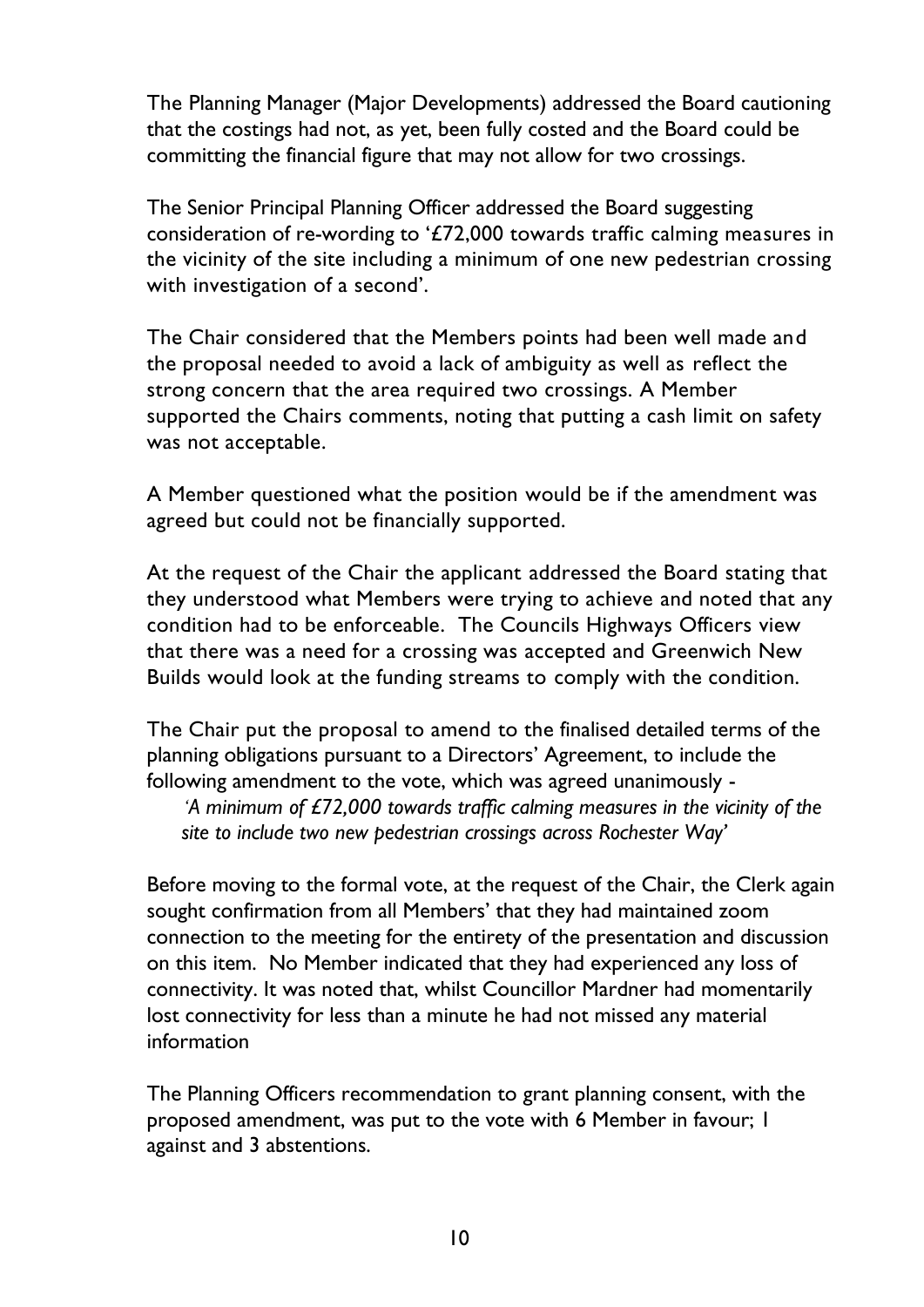## **Resolved –**

That planning permission be granted for the construction of dwelling houses and a commercial unit together with associated landscaping, amenity and playspace, refuse, cycle and car parking spaces

Further explanation (not forming part of the formal description of development set out above):

The construction of 80 dwelling houses between 2- 5 storeys (100% social rent) (Use Class C3) and a retail unit (460 sqm) (Class A1) together with associated landscaping, amenity and playspace, refuse, cycle and car parking spaces

That Planning Permission consent be granted subject:

- To the prior completion of a Directors' Agreement containing the planning obligations as summarised in the heads of terms set out in this report (see section 22.0), addendums, and the minute of the Planning Board meeting.
- Authorisation of the Assistant Director of Planning & Building Control to:
	- a. make any minor changes to the detailed wording of the recommended conditions as set out in the main report (Appendix 2), addendum's and the minute of this Planning Board meeting, where the Assistant Director of Planning & Building Control considers it appropriate, before issuing the decision notice; and
- b. finalise the detailed terms of the planning obligations pursuant to a Directors' Agreement, as set out in this report, its addendum's, and the minute of the Planning Board meeting. And in line with the agreed amendment as follows,

*'A minimum of £72,000 towards traffic calming measures in the vicinity of the site to include two new pedestrian crossings across Rochester Way'*

• In the event that the Directors' Agreement is not completed within three (3) months of the date of this Planning Board meeting, to authorise the Assistant Director of Planning & Building Control to consider whether permission should be refused on the grounds that the proposals are unacceptable in the absence of the benefits which would have been secured, and if so, to determine the application with reasons for refusal which will include the following: